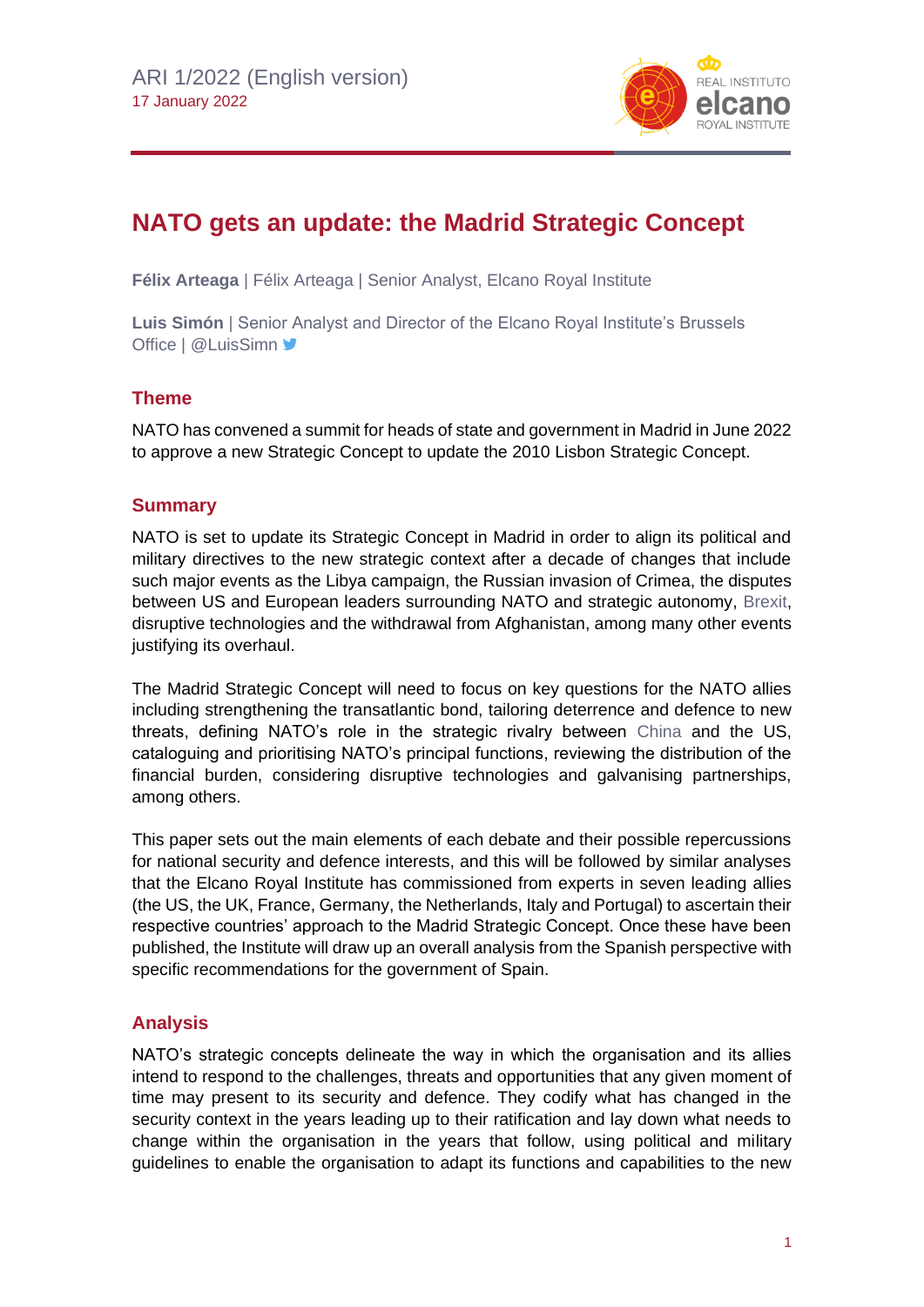strategic context.<sup>1</sup> This internal reflection exercise, which serves to bolster cohesion between the allies, is followed by a strategic communication exercise aimed at its populations, partners and rivals, harnessing ratification of a new Strategic Concept and the presence and official statement of heads of state and government at a summit, such as the one due to be held in [Madrid on 27-28 June 2022,](https://www.realinstitutoelcano.org/actividades/mesa-redonda-la-cumbre-de-madrid-y-el-futuro-de-la-otan/) which will thus not be a typical summit, but will determine the approach of NATO and the allies for years to come.

Jens Stoltenberg, the NATO Secretary General, had intended to start the process of updating the Lisbon Strategic Concept prior to the 2019 summit held in London, but the political differences that existed between the allies militated against it. Instead, in early 2020 he convened a group of experts to conduct a non-official strategic reflection exercise: 'NATO 2030: United for a New Era'.<sup>2</sup> Its recommendations were made public after the presidential transition in the US and the last of them refers to the launch of a new Strategic Concept. Member countries' heads of state and government took up the challenge at their summit in Brussels in June 2021 and officially tasked the Secretary General with the review of the Strategic Concept as part of the NATO 2030 agenda. $3$ 

Although it is still too soon to ascertain the contents of the Madrid Strategic Concept, both the aforementioned NATO 2030 agenda and the announcement made by the North Atlantic Council in Brussels seem to indicate the main subjects to be addressed, prominent among which are: reinforcing the transatlantic bond; adapting NATO to an era dominated by strategic rivalry between great powers, which translates mainly into the need to strengthen deterrence against Russia and address the challenge of China; reviewing NATO's priorities (cooperative security and crisis management); the distribution of the financial burden between the US and Europe; resilience; technological innovation; partnerships; and the climate-security nexus.

The procedure for drafting the Madrid Strategic Concept involves a process in which all the member states are due to take part and the conclusions of which will have to be endorsed by the heads of state and government at the Madrid summit.<sup>4</sup> Over the course of this procedure and during the months to come, member countries will develop their stances of each of the points of interest, which are set out in more detail below.

<sup>1</sup> For a description of earlier concepts, see Félix Arteaga (2010), ['El Nuevo Concepto Estratégico de la](https://www.realinstitutoelcano.org/analisis/el-nuevo-concepto-estrategico-de-la-otan-logica-y-estructura-ari/)  [NATO: lógica y estructura'](https://www.realinstitutoelcano.org/analisis/el-nuevo-concepto-estrategico-de-la-otan-logica-y-estructura-ari/), ARI nr 2/2010, Elcano Royal Institute, 8/I/2010.

<sup>4</sup> The previous Strategic Concept was drawn up by the NATO Secretary General following the recommendations of a group of experts led by Madelaine Albright. This time, Secretary General Stoltenberg has contributed only with some of his own recommendations [\(NATO 2030. A Transatlantic](https://www.google.com/search?q=NATO+2030.+A+Transatlantic+Agenda+for+the+Future+a+food+for+thought&sxsrf=AOaemvKDKRKwyqZRd1tK7K_QcDdsk1-xgw%3A1636361190578&ei=5uOIYZ7jIteQ8gL6goJg&oq=NATO+2030.+A+Transatlantic+Agenda+for+the+Future+a+food+for+thought&gs_lcp=Cgdnd3Mtd2l6EAM6BggAEBYQHjoFCCEQoAE6BwghEAoQoAE6BAghEApKBAhBGABQAFj9LmDmNGgCcAB4AIAB9wGIAe4VkgEGMC4yMC4xmAEAoAEBwAEB&sclient=gws-wiz&ved=0ahUKEwie7vO7sIj0AhVXiFwKHXqBAAwQ4dUDCA4&uact=5)  [Agenda for the Future\)](https://www.google.com/search?q=NATO+2030.+A+Transatlantic+Agenda+for+the+Future+a+food+for+thought&sxsrf=AOaemvKDKRKwyqZRd1tK7K_QcDdsk1-xgw%3A1636361190578&ei=5uOIYZ7jIteQ8gL6goJg&oq=NATO+2030.+A+Transatlantic+Agenda+for+the+Future+a+food+for+thought&gs_lcp=Cgdnd3Mtd2l6EAM6BggAEBYQHjoFCCEQoAE6BwghEAoQoAE6BAghEApKBAhBGABQAFj9LmDmNGgCcAB4AIAB9wGIAe4VkgEGMC4yMC4xmAEAoAEBwAEB&sclient=gws-wiz&ved=0ahUKEwie7vO7sIj0AhVXiFwKHXqBAAwQ4dUDCA4&uact=5), which are not binding in terms of drawing up the Madrid Strategic Concept.

<sup>2</sup> Reflection Group, 'NATO 2030: United for a New Era', 25/XI/2020.

<sup>3</sup> The 'NATO 2030' agenda –as distinct from the earlier Reflection Group's report– was endorsed in June 2021; see [https://www.nato.int/nato\\_static\\_fl2014/assets/pdf/2021/6/pdf/2106-factsheet-nato2030-en.pdf.](https://www.nato.int/nato_static_fl2014/assets/pdf/2021/6/pdf/2106-factsheet-nato2030-en.pdf)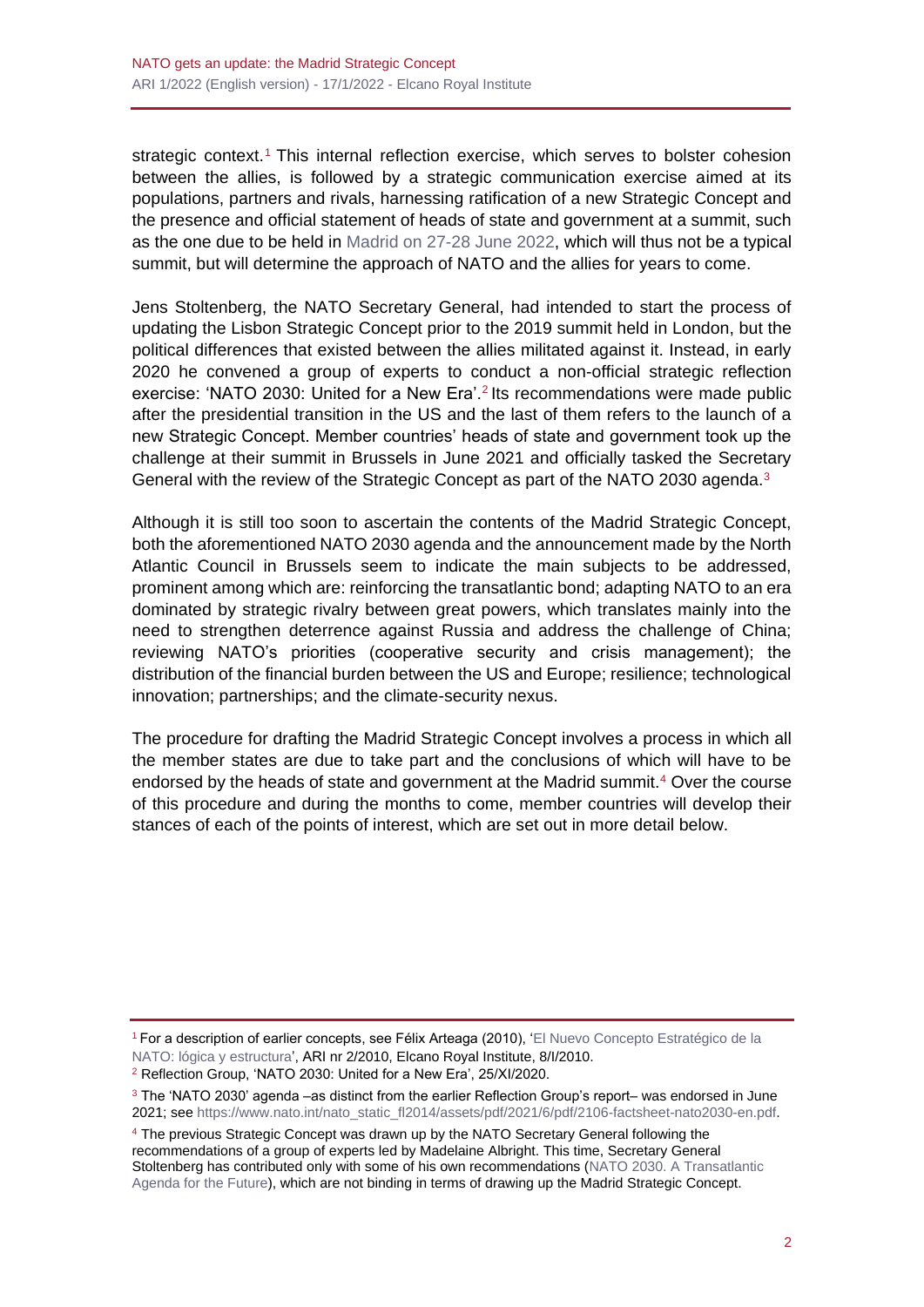#### The transatlantic bond

References to the importance of the transatlantic bond and the political nature of the Alliance are common to all the strategic concepts and play the role of a manner of prologue. The change of the strategic paradigm, however, led by the re-emergence of competition between great powers, and following the uncertainty created around transatlantic cohesion in recent years, undoubtedly make it one of the most important sections in the lead-up to the Madrid summit and Strategic Concept.

The restating of the bond is essential after a period of turbulence. The advent of Donald Trump as US President in January 2017, [his unusually explicit criticisms of NATO](https://www.realinstitutoelcano.org/en/trump-vs-nato-appearances-and-realities/) and the European countries raised major doubts among the European allies regarding the US commitment to the defence of Europe and led them to push the ['strategic autonomy'](https://www.realinstitutoelcano.org/analisis/por-que-es-importante-la-autonomia-estrategica-europea/) agenda within the framework of the EU. The pivot to Asia and the importance placed on China by US Administrations completed a context of uncertainty in which the French President Emmanuel Macron went so far as to assert that [NATO had become 'brain](https://www.realinstitutoelcano.org/comentarios/el-presidente-macron-y-la-muerte-cerebral-de-la-otan/)  [dead'.](https://www.realinstitutoelcano.org/comentarios/el-presidente-macron-y-la-muerte-cerebral-de-la-otan/) Added to this was the questioning in some countries of the democratic values and the rule of law that have maintained internal cohesion and require an unequivocal reaffirmation.

Against such a backdrop, it would appear essential for the Madrid Strategic Concept to consider certain aspects of the transatlantic bond such as the reaffirmation of the values of the North Atlantic Treaty, the centrality of NATO and its European allies for the US, NATO's response to the challenge presented by China and the security of the Asia-Pacific region, the validity of Article 5 and the reformulation of NATO-EU relations in order to incorporate the 'open' concept of European strategic autonomy. The Alliance is reluctant to acknowledge that relations between the two sides of the Atlantic no longer occupy the centre stage of global security. The Madrid Strategic Concept will have to reconcile the Europeans' security concerns on their doorstep with those of the US in the Indo-Pacific, with a distribution of roles and responsibilities. The emergence of China as a systemic challenge –albeit not yet as an adversary– to NATO presents the Europeans with the choice of whether to accompany the US in its geopolitical stand-off or to maintain their own strategy.<sup>5</sup> The response that is given to [the challenge of China](https://www.realinstitutoelcano.org/analisis/el-auge-de-china-un-tema-para-la-otan/) may strengthen the transatlantic bond or accelerate its decline.

Transatlantic relations are founded upon values that unite the societies that share them as well as a collective identity nurtured during the Cold War. Amid the phenomenon of generational turnover, however, NATO's longevity has not been capable of rendering its values and identity immune to crisis, and there is a stark need to renew the transatlantic bond by means of a modern narrative for new generations, hence the centrality of the bond to the forthcoming Concept. It will need to strive to bolster the liberal rhetoric of values with the realist pragmatism of interests; strengthening of the transatlantic bond may be expected if the value that NATO adds to the day-to-day security of its members, societies and citizens is properly explained.

<sup>5</sup> European Commission, 'EU-China: A Strategic Outlook', 12/III/2019.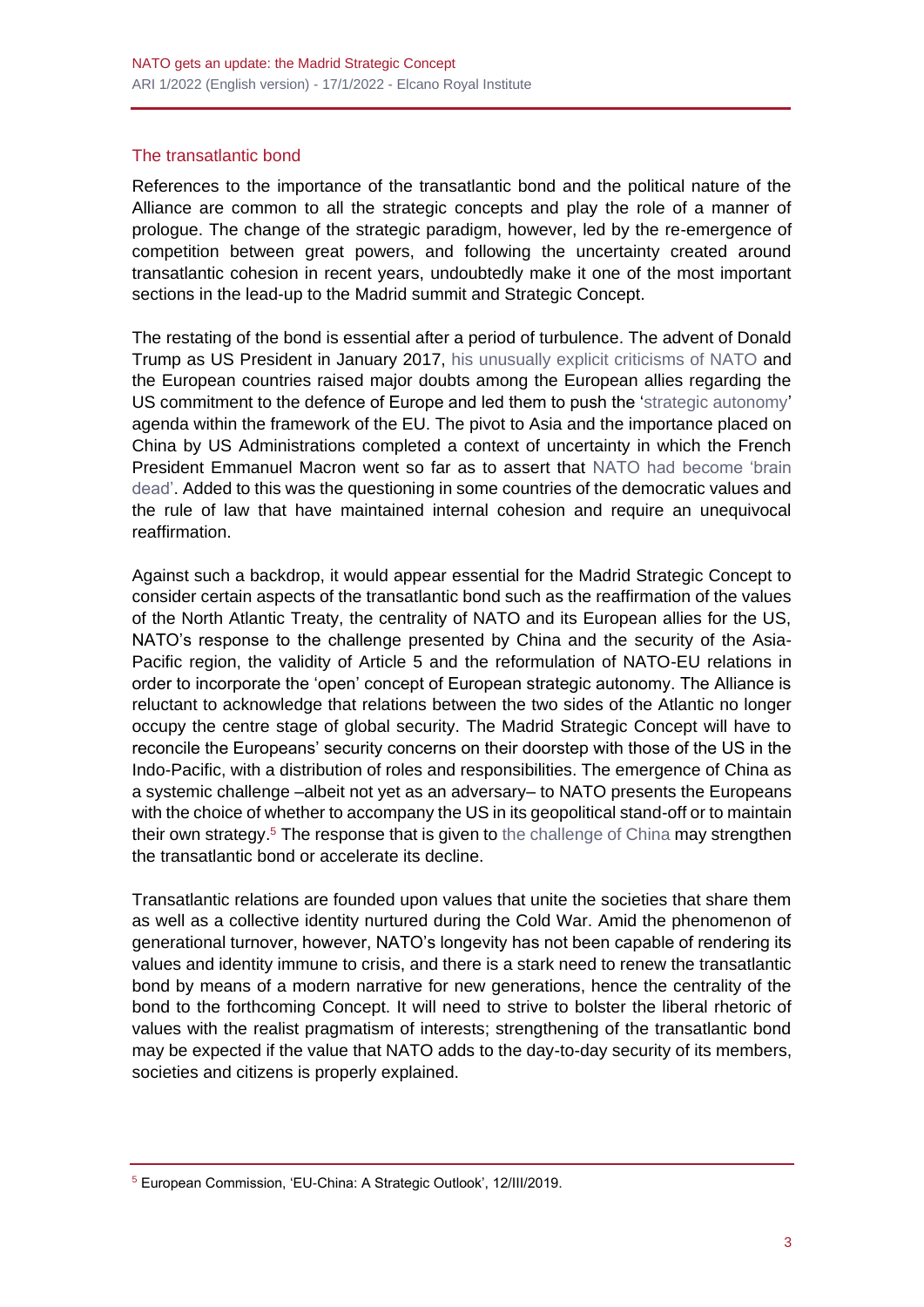Given the primacy of values to Spanish and European foreign policy and security, their reaffirmation will undoubtedly garner domestic support, as will the centrality of the transatlantic bond, as all the official documents reiterate. <sup>6</sup> The latter also back the development of European strategic autonomy, in conjunction with NATO and the allies whenever possible and independently whenever necessary. It is a concept of autonomy that is also open to industrial and technological cooperation within the Alliance. It will be more difficult to determine the Spanish stance with regard to China and the Asia-Pacific, given its limited strategic presence in the region and the need to coordinate its position with the EU's foreign and security policy.

#### Deterrence and defence

NATO endorsed its posture of deterrence and defence after the ratification of the Lisbon Strategic Concept as a means of having a combination of capabilities appropriate to a range of possible scenarios.<sup>7</sup> In the absence of a specific adversary, the capabilities to be established could only be generic, but the Russian invasion of Crimea in 2014 and its burgeoning hostility forced the Alliance's military posture to be redefined. NATO had to deploy forces on its Eastern border to reassure the allies and strengthen its capacity for deterrence.

The Russian aggression forced the natural procedure to be inverted and, since 2014, NATO has had to adapt its deterrence and defence posture to the new situation without waiting for the formal review of the Lisbon Strategic Concept. It began by strengthening its reassurance and adaptation measures on its eastern flank (its Readiness Action Plan) in 2014, $8$  followed by a review of its military strategy (MC 400/4) in 2019, the adaptation of its defence and deterrence in the Euro-Atlantic region (Defence and Deterrence in the Euro-Atlantic Area, DDA) in 2020 and NATO's fundamental concept of combat (NATO Warfighting Capstone Concept, NWCC) in 2021.<sup>9</sup> In recent years NATO's military authorities have thus been establishing the doctrine, goals and capabilities needed to confront the Russian threat before the political concept that will require them is approved.

The new military developments are not known in detail given their confidential nature, but amid a specific threat such as Russia's they will have been tailor-made to address it, and therefore will be less reactive than those envisaged in the current Strategic Concept, which are restricted to awaiting an armed attack before responding. The new military strategy will need to address the new forms of confrontation in all domains (land, sea, air, outer space and cyberspace) and in their conventional and non-conventional forms (hybrid war), a more proactive and anticipatory shift in focus that now requires a political justification. As matters stand, the necessity now arises of reconciling the political component of the Madrid Strategic Concept with the military strategy already adopted,

<sup>6</sup> Among the most recent are: 2020 National Defence Directive, 11 June; 2020 Defence Policy Directive, 6 August; and Foreign Action Strategy, 2021-2024.

<sup>&</sup>lt;sup>7</sup> ['Deterrence and Defence Posture Review',](https://www.nato.int/cps/en/natohq/official_texts_87597.htm) Chicago Summit, 21/V/2012.

<sup>&</sup>lt;sup>8</sup> The [Readiness Action Plan](https://www.nato.int/cps/en/natohq/topics_119353.htm) endorsed at the Cardiff Summit increased the size of the NATO Response Force (NRF) threefold, created the Very High Readiness Joint Task Force (VTJF) and eight general bases (NATO Force Integration Units) to strengthen the allied deployment in Eastern Europe.

<sup>9</sup> Jens Ringsmose and Sten Rynning, 'NATO's Next Strategic Concept: Prioritise or Perish', Survival, vol. 63, nr 5, October-November, p. 147-168.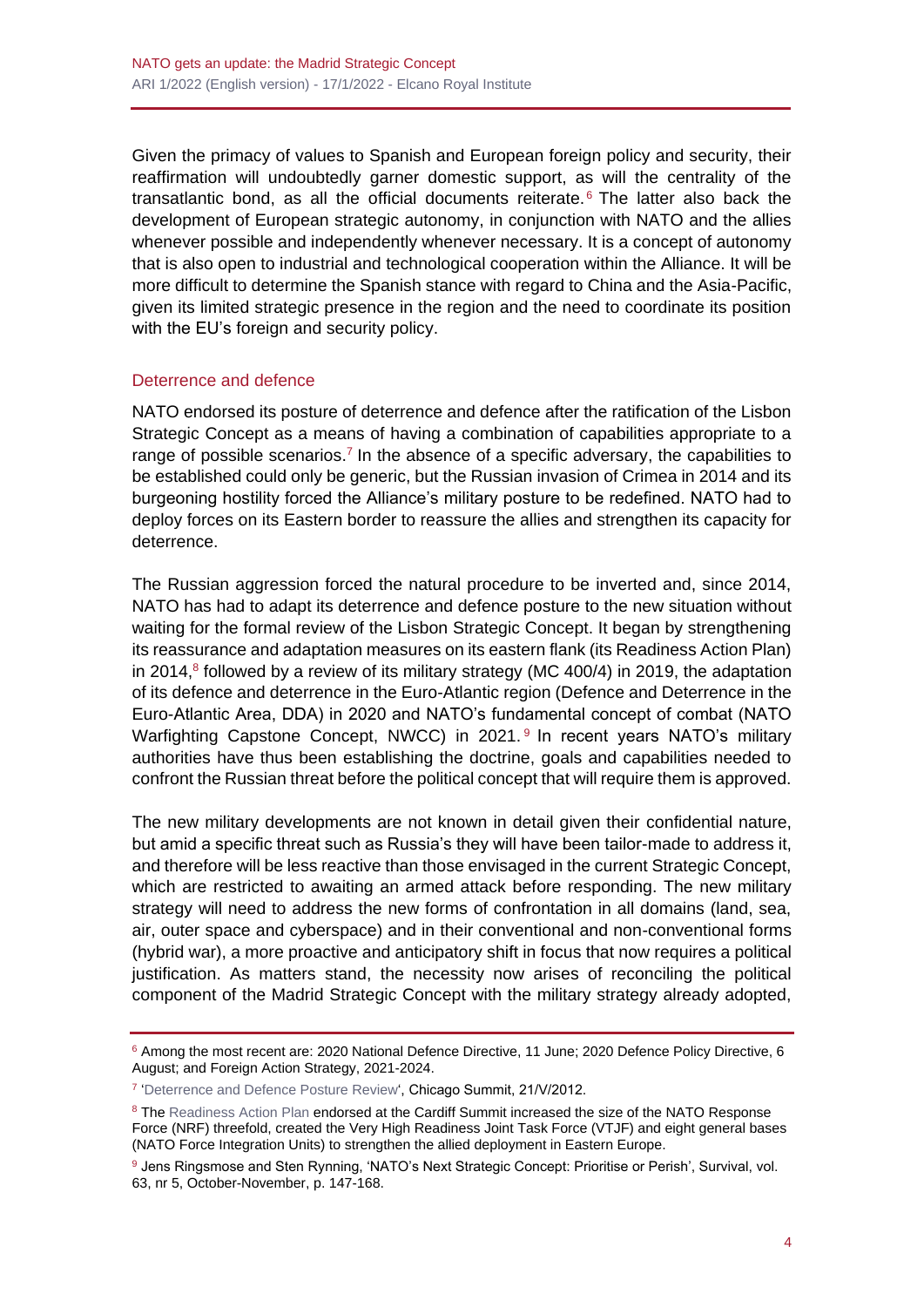which could present problems if one or several allies disagree with the new terms of military planning.

Spain has contributed and will continue to contribute to collective deterrence on NATO's eastern borders, meaning that it will not be difficult to adapt itself to the new deterrence and defence guidelines from a military point of view. It may be more difficult to acknowledge the Russian Federation as a threat and to act accordingly from the political perspective, because Spanish strategic culture is reluctant to put a name to threats to national security and because adopting the necessary measures would incur major political and economic costs.

## Russia, China and strategic competition

The North Atlantic Council described Russia's aggressive conduct as a 'threat' at its June 2021 meeting in Brussels,<sup>10</sup> together with terrorism and other asymmetrical threats such as hybrid threats, disinformation and cyberattacks. Numerous acts jeopardising Euro-Atlantic security were listed and laid at Russia's door, and consequently Russia is going to provide the adversary that the Alliance lacked in the Lisbon Strategic Concept. With China, the Council's communiqué was more cautious: the country was described as a 'systemic challenge' to the international order and it was called upon to behave more responsibly within this order. However, while the NATO 2030 report drawn up by a group of experts did not deem China a 'military threat' like Russia, it placed it on an equal footing in terms of threat to the security of the Alliance.

The allies, including Spain, will need to endorse the characterisations in the Madrid Strategic Concept and the respective measures to reverse these types of behaviour. The measures to be taken against the Russian threat already seem to be defined in the new allied strategy, but it remains to be seen what measures are adopted against China. The allies are faced with the dilemma of how to address the geopolitical rivalry between China and the US and to take preventative measures to deter and defend their security interests against Chinese power in the European region, the scope of its global capabilities and, above all, the application of its disruptive technologies to erode NATO's military superiority.<sup>11</sup> In this context, the NATO 2030 report warns about China's strategy of civilmilitary fusion, whereby Beijing seeks to acquire the intellectual copyright and advances of European and Western research centres and companies with the goal of boosting its own military development.

All the foregoing presents the Madrid Strategic Concept with the need to use a public language of diplomacy that explains the reasons and consequences of returning to a strategy of deterrence and containment. This constitutes a significant communication effort because the allies and their citizens have become accustomed over the course of various decades to prioritise crisis management to the detriment of collective defence and deterrence. It was a habit they hurriedly had to abandon in 2014 after the Russian annexation of Crimea and required halting the freefall in military spending and committing

<sup>10</sup> [Brussels Summit Communique,](https://www.nato.int/cps/en/natohq/news_185000.htm) 14/VI/2021.

<sup>11</sup> Agneska Bloch & James Goldgeiger (2021), 'Military and security developments involving the People's Republic of China 2021', US Defence Department report to Congress, 3/XI/2021.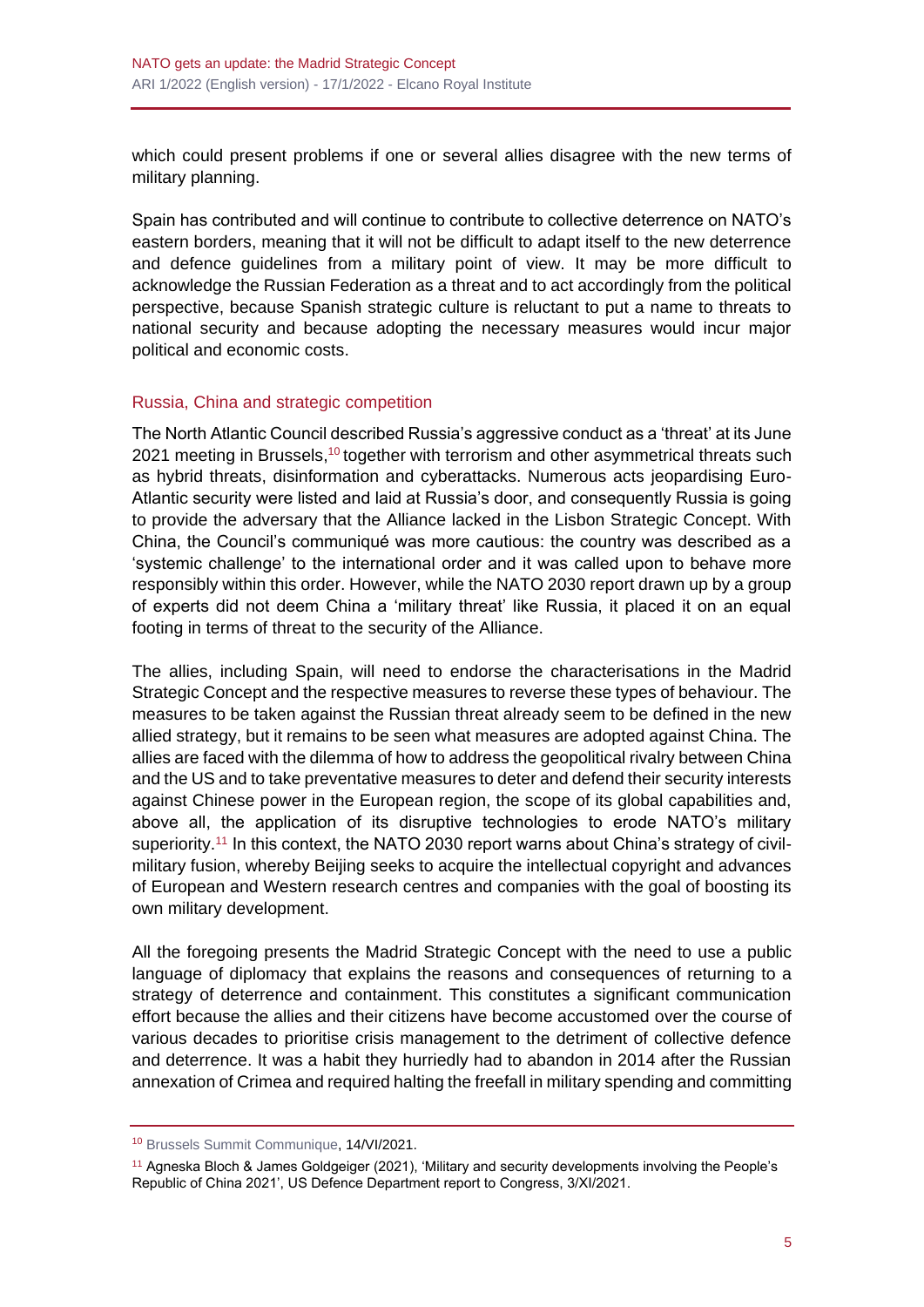to investing 2% of GDP by 2024 (NATO Defence Investment Pledge). Spain is not one of the allies most affected by geographical proximity to Russia or the Asia-Pacific, but it must share its allies' concern about the growing physical presence of these countries in its space of strategic interest in the Mediterranean and Africa and about the virtual reach of their hybrid capabilities to destabilise national security. The tendency of Spanish strategic culture is inclined to prioritise détente over deterrence, but it will have to revise this inclination if the Madrid Strategic Concept incorporates binding containment measures against the Russian and Chinese threats.

## The Alliance's functions

NATO has three fundamental functions: collective defence, crisis management and cooperative security, with none of these taking precedence. The Madrid Strategic Concept will have to address the situation on NATO's eastern flank and experiences such as Afghanistan so as to prioritise collective defence against the Russian threat, to the detriment of its functions of crisis management and cooperative security. As well as priorities, the allies will have to weigh whether to add new functions to the traditional list, and candidates such as resilience, cybersecurity, pandemics and technological disruption, among others, are all under consideration.

Prior to the Lisbon Strategic Concept, the usefulness of crisis management operations referred to variously as international, humanitarian or, in Spanish terminology, peacekeeping missions– was being called into question. It was agreed in Lisbon to halt combat missions in Afghanistan in 2014 and promote the construction of local capabilities as a way of avoiding new interventions within the function of cooperative security. The outcome of operations in Libya and Afghanistan had the effect of discrediting the crisis management function, at least whenever it involves mass troop deployments on the ground, and the Madrid Strategic Concept should reduce its priority compared to deterrence, which is necessary against the Russian threat, and cooperative security, which is necessary in order to strengthen local partnerships.

It will certainly be in Spain's interests to have a ranking of priorities in NATO's functions that does not neglect its security interests on its southern flank. The North Atlantic Council acknowledged in June 2021 that the worsening security situation in the Sahel was affecting NATO's security and proposed a tightening of relations with regional actors. The concern reflects both the stability of these local actors and the activities of terrorist groups, which remain among NATO's threats. But as well as making progress on cooperative security, it is in Spain's interest for NATO to set out how it is going to contribute to regional security, and to address the role that Russia and China may play in the region.<sup>12</sup>

<sup>&</sup>lt;sup>12</sup> For an in-depth analysis, see Luis Simón (Coord.) (2021), ['NATO and the South: a tale of three futures',](https://www.realinstitutoelcano.org/en/monographs/nato-and-the-south-a-tale-of-three-futures/) Elcano Royal Institute, May; and the chapter 'The South', in the *NATO 2030* report, p. 34-36.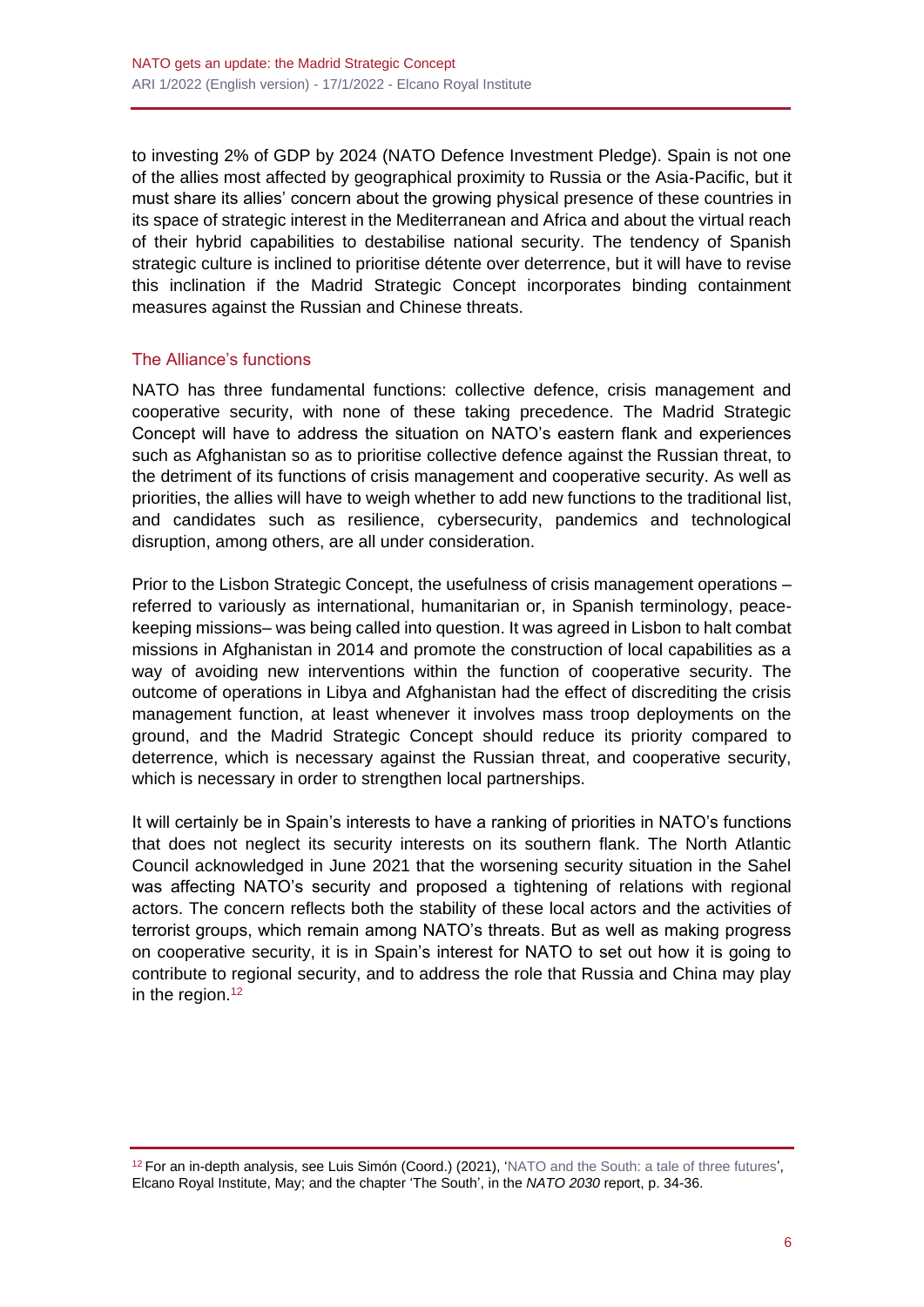#### The distribution of the burden

The debate about how to share out the financial burden does not jeopardise the continuity of the organisation, but it does hamper friendly relations. In recent years, and since expenditure targets were set for the allies in 2014, solidarity and contributions have come to be measured almost exclusively in terms of percentage of GDP, with 2% as the benchmark. This system works against countries such as Spain, which provide NATO with a greater volume of expenditure in contributions to the common budget and gross spending on defence and equipment compared to many of the countries that fulfil the 2% quota (more than any barring the US, the UK and France), enabling it to offer and plan highly available forces, maritime capabilities and strategic transport.

The forthcoming Madrid Strategic Concept ought to broaden the number of indicators for measuring contributions and introduce mechanisms that reflect contributions to deterrence and defence activities such as those involving the maintenance of an advanced presence, policing airspace, maritime deployments and the exercises that have been proposed by the current secretary general. A more balanced metric would be to the advantage of Spain, which punches above its weight in various forms of contribution without getting due recognition.

## **Resilience**

Together with the three fundamental functions and owing to a growing interaction between military and non-military instruments of aggression –needing to be addressed not only by countries' armed forces but also their other security institutions–, the importance of resilience has grown for NATO. Resilience, which refers to the capacity for resistance and recovery in the face of various kinds of crisis and external meddling, complements deterrence and is particularly necessary when the threats are aimed at civilian targets and affect the functioning of societies, public services and critical infrastructure, among others. This is a subject that has been gaining priority in NATO circles owing to the growing prevalence of hybrid threats and can therefore be expected to play a major role in the new Strategic Concept. Whereas in the past, national defence required the concerted deployment of civil capabilities in situations of war, deterrence and defence now also require these capabilities in the times of non-war (hybrid war, grey areas and asymmetrical conflicts) currently being faced by the allies. Military power on its own is not enough to confront the threats and new risks: societies' resistance and recovery capacities (resilience) must also be strengthened and have the collaboration of new actors and instruments. An armed forces response is no longer sufficient; there is also a need for a whole-of-nation response from political decision-makers and societies, as well as a modernisation of article 5.

Each ally is responsible for its level of national resilience, including anything that affects its military capabilities, but NATO's military planning ought to include the strengthening on national resilience capabilities to support their armed forces' commitments to NATO. However, the Alliance cannot impose resilience policies that evade oversight by the diplomatic and military ministries. The participation of interior ministers and national security advisers in the North Atlantic Council might incentivise cooperation between the allies as long as it does not involve subordinating civilian powers and resources to a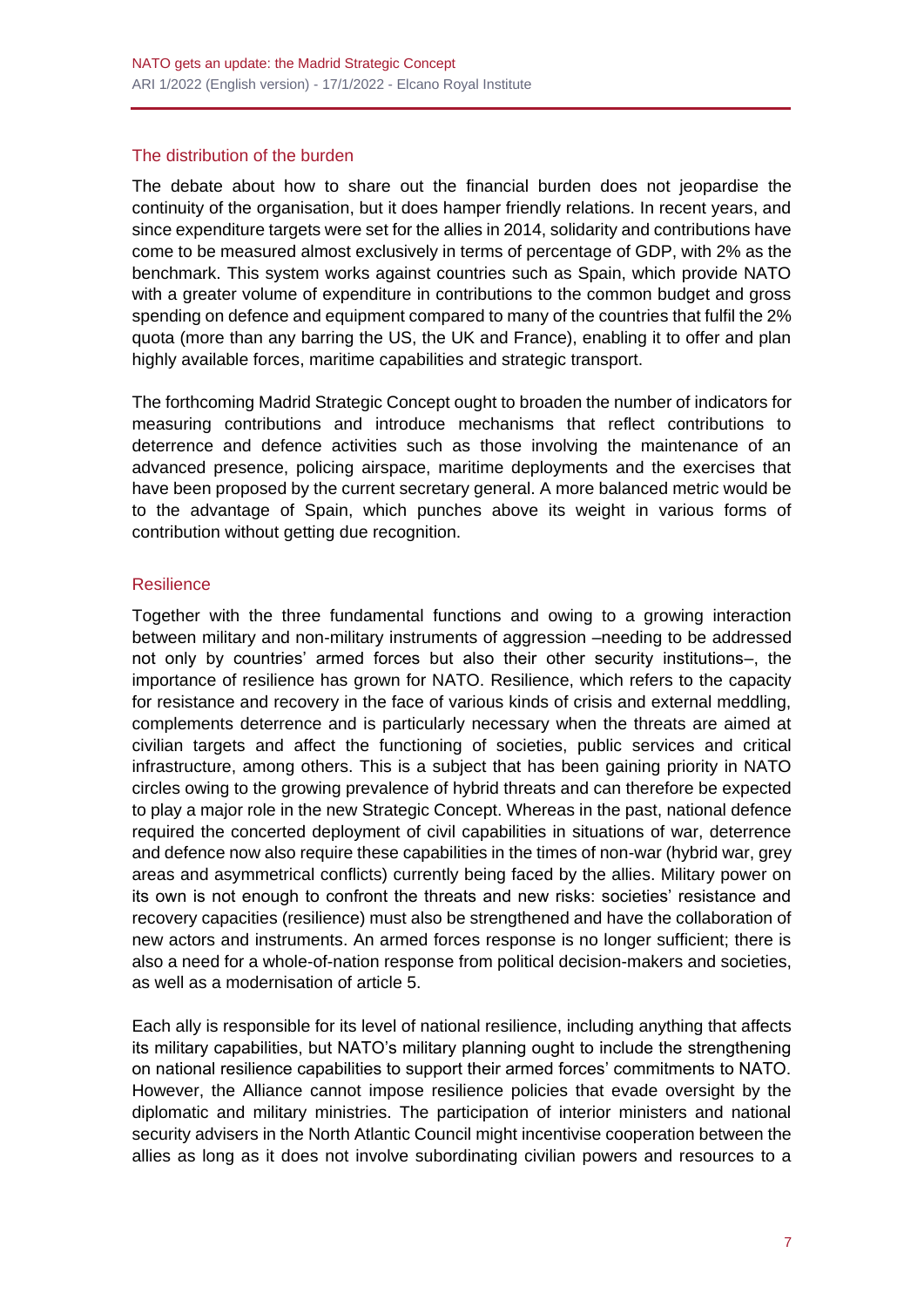military command structure, given that each country manages coordination in its own way.

These new functions are necessary to ensure that the Alliance protects its military capability in light of the new risks, but it would be a mistake to extend these functions beyond the military domain and try to turn NATO into a superstructure for coordinating civilian security organisations. Such organisations boast more resources and experience than NATO as well as their own powers that do not fall under military coordination. Moreover, many of the European allies think that the EU is more able to tackle the challenges related to resilience of a non-military nature. Thus, the challenge of how to bolster member states' resilience, using an integrated approach that addresses the military, political, economic and social dimensions, looks set to be a central point in NATO-EU discussions.

## Emerging and disruptive technologies

Industrial cooperation and technological innovation is a subject that has been gaining ground in NATO circles in recent years, particularly with regard to emerging and disruptive technologies. It is true that the economic interests of the companies based in the member countries differ, and that so far NATO has not managed to consolidate the channels of existing collaboration. Furthermore, the EU's aspiration to attain strategic autonomy, and the particular attention it pays to the technological-industrial aspect of defence, heralded another episode of transatlantic discord, now on the way to being healed thanks to the concept of so-called 'open' strategic autonomy, which will enable non-EU-member allies to take part in its industrial and technological initiatives.

Added to the discrepancies between allies there is now the need to address the challenge posed by emerging technologies and those threatening to disrupt the traditional military superiority of the Alliance. In this context, the NATO 2030 report emphasises the importance of the Alliance maintaining its technological lead over possible rivals and warns of the progress made by China in terms of innovation. The adoption of NATO's first Artificial Intelligence strategy in 2021, the setting up of the Defence Innovation Accelerator of the North Atlantic (DIANA) and the launch of the NATO Innovation Fund in October 2021<sup>13</sup> are tangible progress in the chapter of technological innovation and is destined to play a prominent role in the Madrid summit and Strategic Concept.

## **Partnerships**

Associations of pooled interest and trust, the partnerships, enable the Alliance to explore avenues of cooperation with third-party countries and organisations that share NATO's interests and values.<sup>14</sup> Although the partnership concept has for a long time been viewed as a kind of 'waiting room' to NATO membership, the scant likelihood of additional enlargements makes it necessary redefine the concept. Moreover, NATO's shift from a

<sup>&</sup>lt;sup>13</sup> At the time of writing, Spain is not included among the Fund's subscribers.

<sup>&</sup>lt;sup>14</sup> Lisa Aronsson and Brett Swaney criticise the geographical focus, the limited empowerment and the scant funds available to the partnerships. See 'Three priorities for NATO partnerships in a contested world', *New Atlanticist*, 14/VI/2021.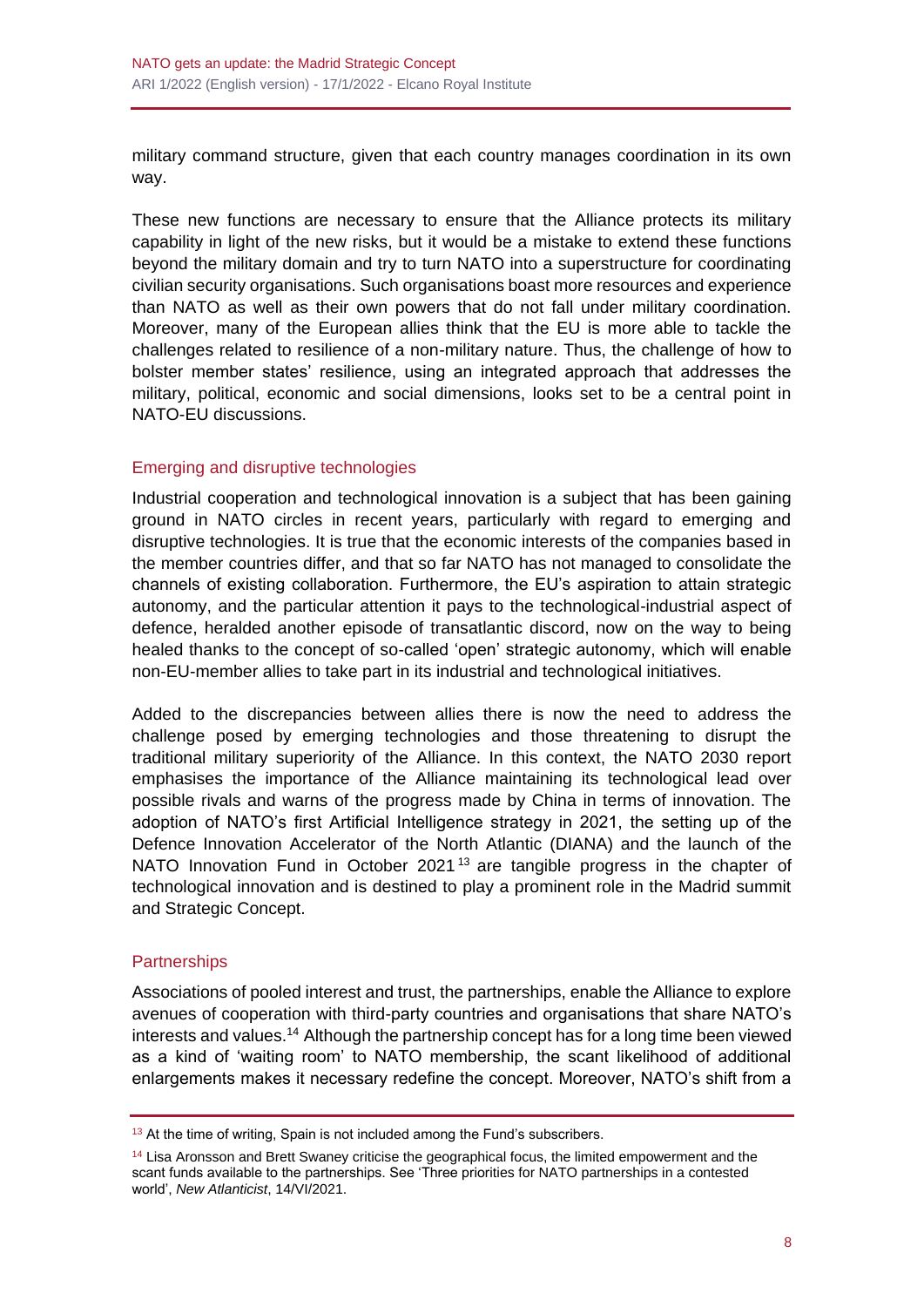paradigm dominated by crisis management to one in which strategic rivalry between great powers and deterrence and defence reassume their former centrality constitutes an additional incentive to reconceptualising partnerships.

In specific terms, the Alliance seems to be moving away from a relatively uniform model of partnerships towards a more flexible model, tailor-made for each partner, where more emphasis will be placed on high-priority partners. The EU certainly figures prominently among NATO's preferred partnerships, above all in terms of resilience, technological innovation, the crisis management-cooperative security nexus (capacity building) and the [southern flank.](https://www.realinstitutoelcano.org/en/monographs/nato-and-the-south-a-tale-of-three-futures/) At the same level, NATO's partnerships in the immediate European vicinity ought to be highlighted, both in the south (the Mediterranean Dialogue and the Istanbul Cooperation Initiative) and in the east (Partnership of Peace), and the growing popularity of the concept of 'advanced resilience', which manifests NATO's intention to strengthen the resilience of its neighbours. It may also be worth underlining NATO's four partners in the Asia-Pacific region (Japan, Australia, South Korea and New Zealand), whose importance is growing given the Alliance's increasing interest in the region and in China, although the recent AUKUS episode could represent a setback to further progress of the NATO-Asia Pacific partnerships. Finally, and in the absence of a partnership between allies of the south, it is worth mentioning other partnerships, perhaps with less priority, but of a specific importance for some allied countries, including Spain, such as Colombia and Mauritania.

## Security and climate change

The NATO 2030 agenda and the North Atlantic Council's communiqué of June 2021 both call for the Madrid Strategic Concept to include the implications of climate change on security. Just as in the case of resilience, NATO should not encroach on the powers of member nations as a means of reducing their emissions and strengthening their sustainability, but it should aspire to leading the adaptation of the armed forces, their operations and facilities to the challenge of climate change to avoid its negative impact on the Alliance's basic functions. Since March 2021 NATO has had an Agenda on Climate Change and Security, which has been combined with an Action Plan endorsed in June 2021. <sup>15</sup> In addition to the above, the Madrid Strategic Concept should acknowledge the need to cooperate with third parties, including Russia and China,<sup>16</sup> on a problem of global security. The Spanish armed forces already cooperate in the national mitigation of global warming and in the adaptation to the new environmental and energy context, <sup>17</sup> but a harmonisation of allied standards and goals would facilitate its consolidation in defence planning.

<sup>15</sup> North Atlantic Council (2021), 'NATO Climate Change and Security Action Plan', 14/VI/2021, [https://www.nato.int/cps/en/natohq/official\\_texts\\_185174.htm.](https://www.nato.int/cps/en/natohq/official_texts_185174.htm)

<sup>&</sup>lt;sup>16</sup> Brookings & Robert Bosch Foundation (2021), 'Finding the right role for NATO in addressing China and Climate Change', November.

<sup>17</sup> Ángel Gómez de Ágreda & Lara Lázaro (2019), 'Cambio climático y defensa', *Revista Española de Defensa*, December.